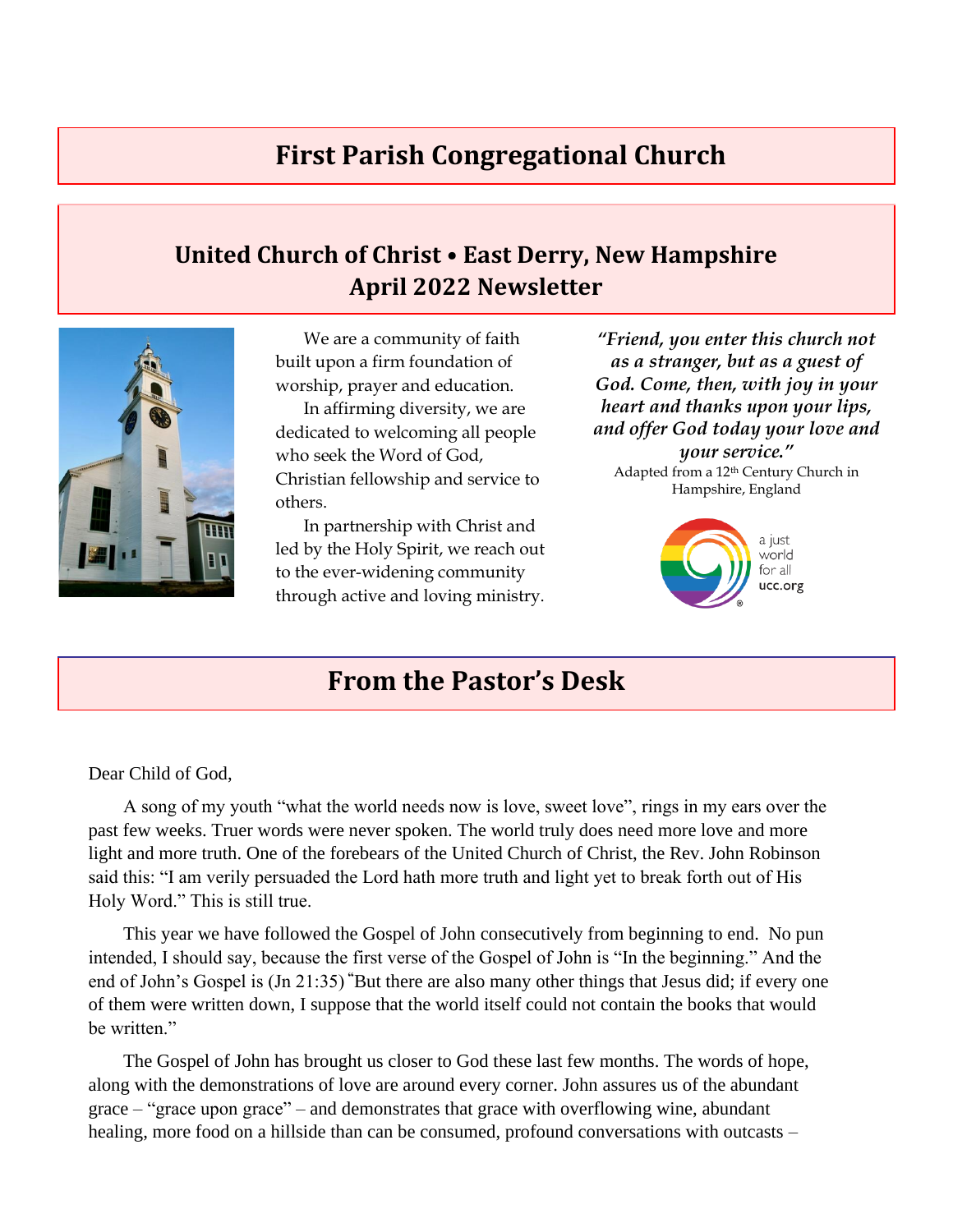and always reminding us to "abide" in the love of a Creator and creating God who is with us always. Jesus promises: "I will not leave you orphaned; I am coming to you. In a little while the world will no longer see me, but you will see me; because I live, you also will live. (14:18-19)

Assurance comes to us with promises of what "will never" happen, when we walk seeking relationship with God through what Jesus taught and through the Holy Spirit who accompanies us. Allow the profound nature of these promises sink into your heart and soul. Jesus says (Jn 4:14) to those who believe on Him unto eternal life that they "will never thirst." Jesus says (Jn 6:35) to all those that come to Him that they "will never hunger." Jesus says (Jn 8:12) that those who walk in Him "will not walk in darkness." Jesus says (Jn 10:28) to them that believe, who acknowledge their shortcomings and turn to the light of love Divine, that they "will never perish." Indeed, Jesus says (Jn 11:25,26) "Those who believe in me, even though they die, will live, **<sup>26</sup>** and everyone who lives and believes in me will never die."

How? How do we get to that place where there will not be hunger and thirst, where forgiveness and grace abound? According to Jesus in the Gospel of John, it is our relationship with God that needs to be foremost in our minds. In all that we say and all that we do, we honor a loving, caring, compassionate God who wants these same for all of God's children.

But that's not all. Jesus talks about peace. A world in peace is a world that acknowledges the value of love and goodness. Jesus says (Jn 14:27): **"**Peace I leave with you; my peace I give you. I do not give to you as the world gives. Do not let your hearts be troubled and do not be afraid." And Jesus says (Jn 16:33): "I have told you these things, so that in me you may have peace. In this world you will have trouble. But take heart! I have overcome the world."

Our world is rocked with violence and greed. The world's currency seems to be power and possessions. Jesus offers an alternative throughout John's Gospel. Jesus doesn't pull any punches: "in this world you will have trouble." That doesn't have to be where we choose to abide. We can take heart and abide in the words of Jesus, abide in the light of love and abide in the impeccability of our word. This is how we build relationship with God and with one another. This is how we offer a solution to our world.

The Apostle Paul says it another way when he writes to the Philippians (4:6-7): "Do not be anxious about anything, but in every situation, by prayer and petition, with thanksgiving, present your requests to God. And the peace of God, which transcends all understanding, will guard your hearts and your minds in Christ Jesus."

We have superpowers, friends. May we work the muscles of our faith and practice the lessons Jesus taught us. Whatever is affirming, whatever is compassionate, whatever serves one another – may we focus on these.

Lent is nearly over. The Resurrection approaches. Take heart! Remember: "there is a force of love moving through the universe that holds us fast and will never let us go."

Yours in Christ, Pastor Deborah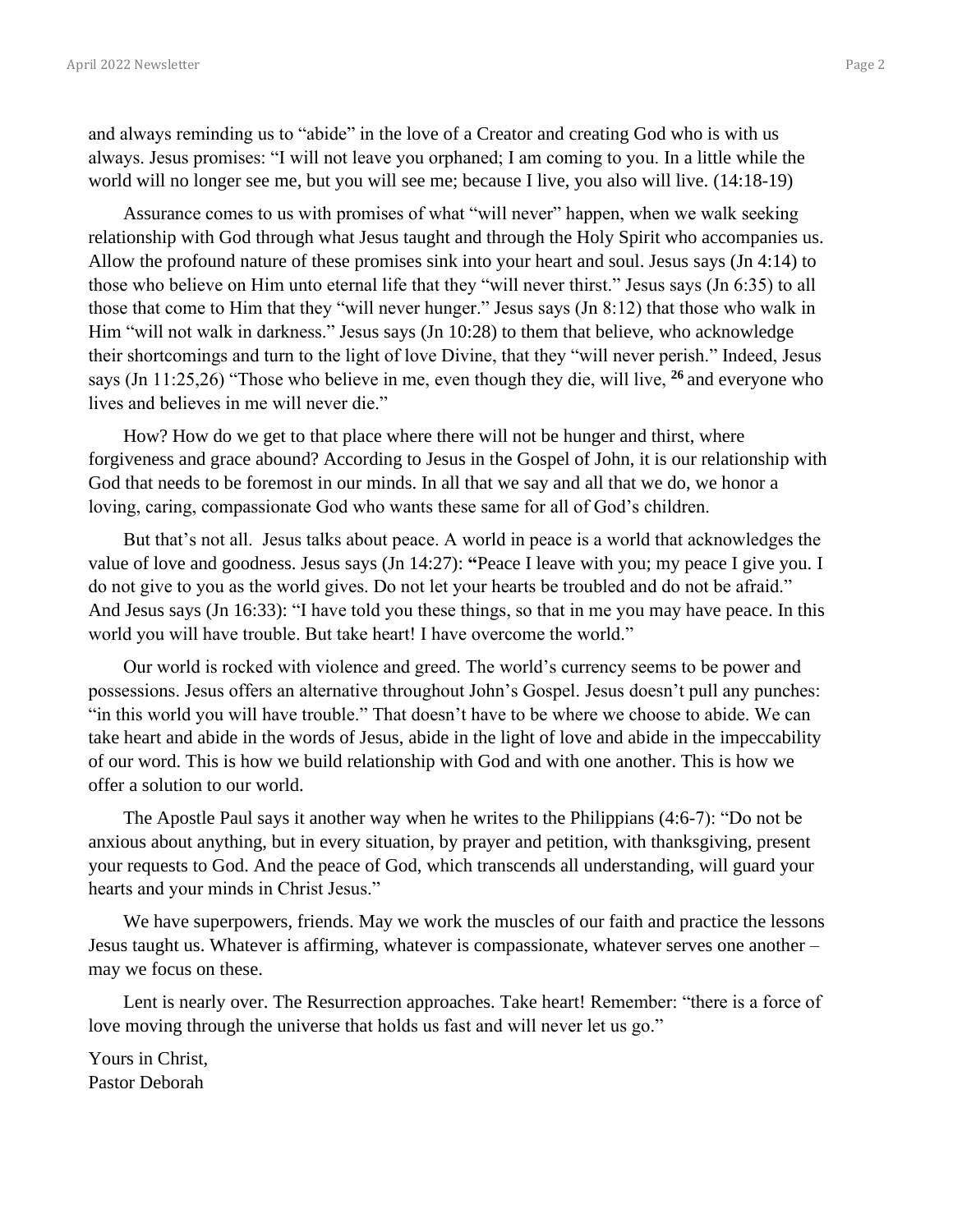# **Lent 2022 – Renew, Review, Revisit, Revitalize – Be Transformed!**

#### **Lent 2022: update and it's not over yet:**

#### **Worship Services:**

Ash Wednesday at 7:00pm on March 2 and our Worship Wonder Tuesdays were a blessing!

**April 5:** one more Tuesday Wonder Worship with Joan Virga. Join for joy!

**April 14**: Maundy Thursday; Tenebrae Service at 7:00pm; a "service of shadows".

**April 17:** Easter - Sunrise at 5:45am at Broadview Farms; 10:00am at FPC (If you are new to First Parish: the Tenebrae service is communion followed by the grim story of Jesus – betrayed, deserted, beaten, tried and put to death. It is an incredibly powerful service, a testimony to Jesus giving his life so that we may live. Easter morning, we enjoy a bonfire, thanks to our Boy Scout Troop, outside and watch the sun come up as we declare: "He is risen! He is risen, indeed!")

**We offered numerous Lenten programs** and hope that you participated in them to the extent that you were able. It is not too late! You can do the "Sanctuary Visualization Prayer" or write a "card of Caring". The basket will be put out for you so that you may bring them to the church. (Pastor Deborah participated in the daily card of care program by writing each day to someone in the church for whom she is grateful – there are more than 40 to be sure! It was lovely to handwrite these cards.)

**Did you** do a "27 things in 9 days"? Several people did and it is not too late. For 9 consecutive days move (recycle, discard, donate, pack up) 27 items. All clothing and soft goods can be donated in the shed at church. All electronics and metal objects can be left at church on the blue pallet next to the clothing shed. Or you may decide to participate in the May Yard sale.

There are two more Tuesday Labyrinth "walks" 6:00-6:30pm. We have people all over New Hampshire gathered together. Zoom or come to Corinthians classroom for a calming half hour. Begin with a centering meditation and then a 10 minute "walk", followed by a brief time of sharing. (Email Michelle in the office to be added to the list.)

The Saturday sessions were wonderful! We enjoyed SoulCollage\* -thanks to Liz Greenberg; and Zentangle - with thanks to Mary Ann Schroeder. We made some fun glass garden totems and we had a wonderful poetry workshop with Marci Wren.

There are still two Saturday sessions at 9:30 at the church:

- April 2<sup>nd</sup> "The Shack": watch and discuss (classroom downstairs)
- April  $9<sup>th</sup>$  "On Death and Dying" a conversation (Currier)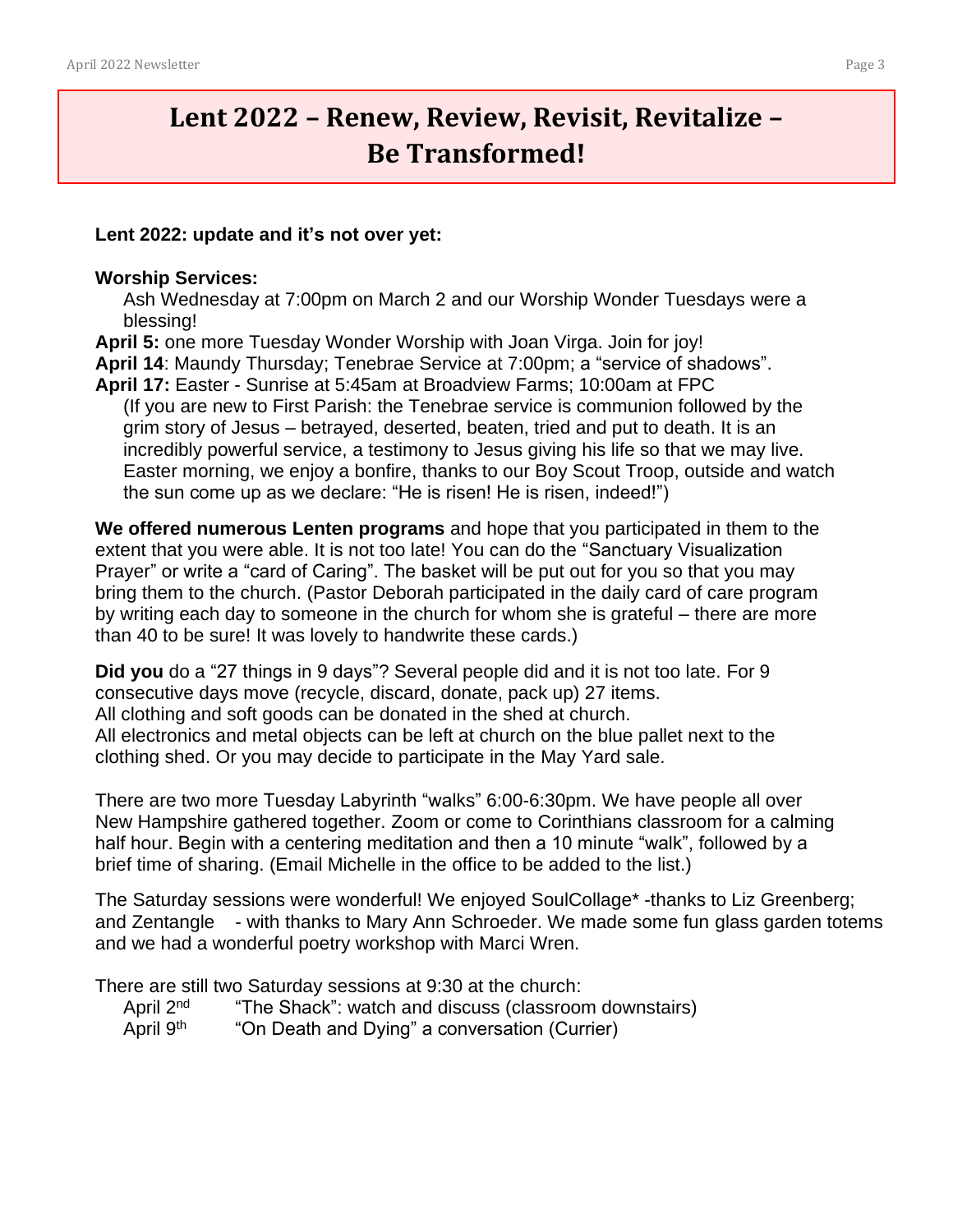# **Christian Education and Faith Formation**

### **Adult Faith Formation**



#### **Lenten Wonder & Worship Tuesday Evenings April Dates: 4/5/22; 6:45 pm Abide in God Tuesday evenings at 6:45 In Person in Currier Hall and Zoom/Facebook (live ONLY and not available for future viewing). Joan Virga will be our musician**. There will be Music, Prayer, Reading of The Sacred Scripture of The Gospel of John, A time of Wondering and Reflection, as well as a Final Blessing by Pastor Deborah.

### **Easter Activities & CCEP Classes:**



**NO CLASSES: Easter Sunday Celebration, April 17th& School Vacation April 24th WEEK 6: APRIL 3RD – APRIL 9TH ~ Theme/Activity: Symbols of Jesus**

**Holy Week:** Holy Week is a journey through the most difficult week of Jesus' life, followed by the most joyous day in the Christian year. There are many emotional ups and downs during this week! This week we will take the students through simple stations of activities, practices and prayers for each day.

### **Rocky Railway Vacation Church Camp Updates –**

### **VOLUNTEERS NEEDED!**



**Dates:** July 25th – July 28th **Times:** 9:00 AM – 12:00 PM **Ages:** 4 – 12

**[Register Here:](https://form.jotform.com/220746128730150) <https://form.jotform.com/220746128730150>**

# **Important Dates:**

**April 24th:** All Volunteer Registrations Due **July 10th:** ALL VOLUNTEER TRAINING DAY – MANDATORY **July 17th: ALL Volunteer Leaders Planning Meeting – MANDATORY**

**[Volunteers Register Here:](file:///C:/Users/offic/Downloads/Volunteers%20Register%20Here:) <https://form.jotform.com/220844240914148>**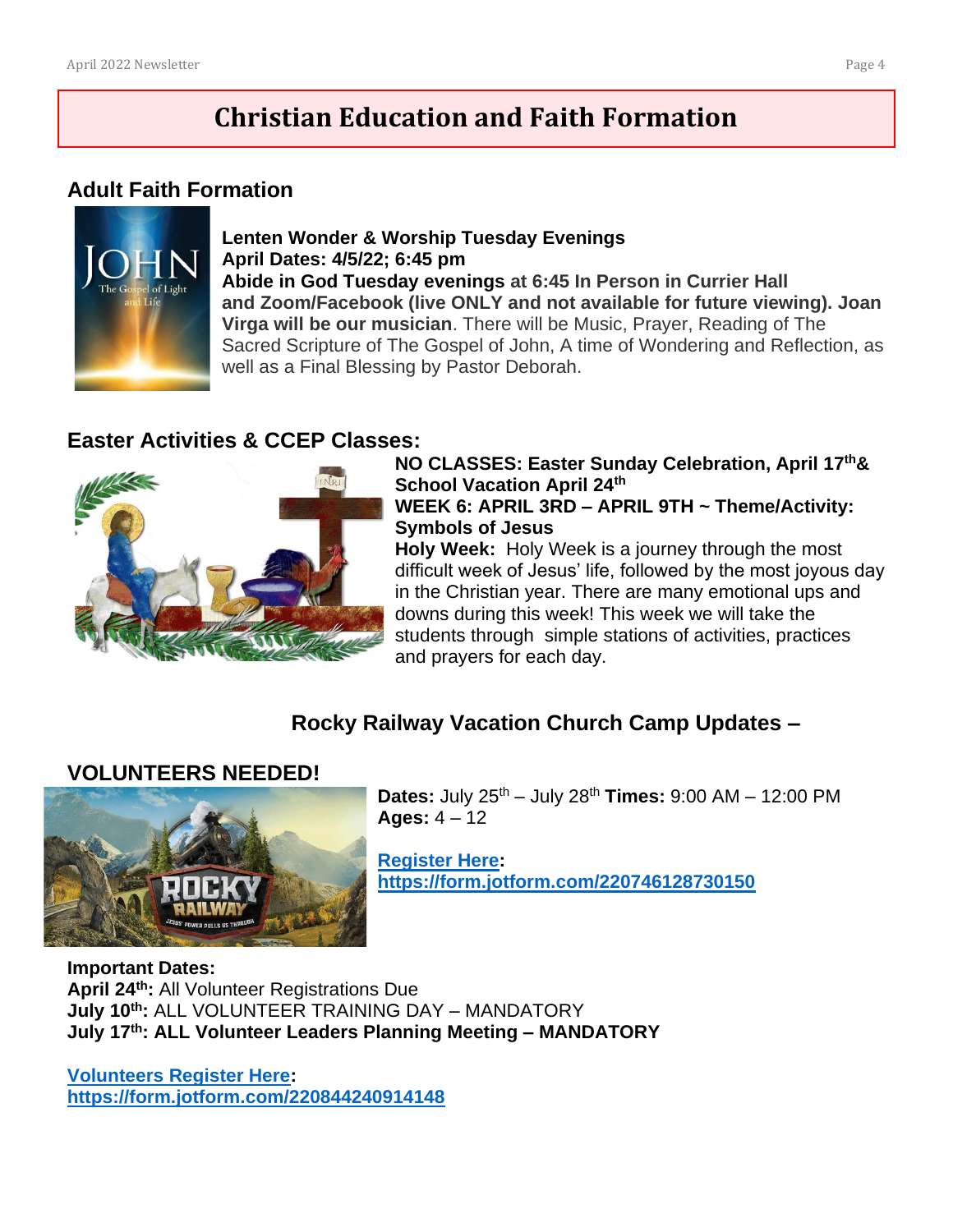### **Life, Death, Resurrection Collective for All Ages!**



The Christian Education Board has loved inviting the ENTIRE Congregation to join in making collective and reflective masterpieces for the Lenten season. This year, inspired by the Gospel of John, we are looking for artwork that resemble symbols of Water (Life), Candle (Death), and Sunrise

(Resurrection). We are looking for artwork of any medium – photography, drawings, paintings, Lego masterpieces; let your creativity go wild! Please either drop off a picture at the

church (in the mailbox between the double doors if after office hours) or email a digital picture of your artwork to [cedirector@fpc-ucc.org.](mailto:cedirector@fpc-ucc.org) or call 603-434-0628.

### **Monthly Sacred Moments and Spiritual Practices Courtesy of Traci Smith**

#### **A Prayer for the Easter Vigil**

Before the sun rises on Easter morning, we watch and wait for the day to come. We watch and wait for the good news we know will be here soon. We light a fire and watch the flames light up the night. Thank you, God, for being with us this night and every night.

*Smith, Traci. Faithful Families for Lent, Easter, and Resurrection: Simple Ways to Create Meaning for the Season (p. 115). Chalice Press. Kindle Edition.*

### Make Something New Again: Upcycle or Recycle

Another way to make resurrection tangible is to make something old and worn-out new again by recycling or "upcycling" it. Something that may have been discarded for a long time can be given a new life. The internet is full of ideas for this, but here are some very simple ones you might try.

- . Turn old and broken crayons into new creations by melting them down in mini muffin tins.
- . Make a birdfeeder from a milk jug or paper towel roll.
- Use recyclables such as paper egg cartons and plastic lids to create art.
- · Save old glass jars for storage.

Every time you make something old new again, you are practicing resurrection and celebrating life. This practice is also a reminder to take care of the earth God created for us to protect and enjoy.

### **Upcoming Events:**

Youth Group Event coming in May Parents Night Out Fun Array of Kid Friendly Activities for all ages at the 1<sup>st</sup> Annual Spring Fling on Sat. May 21st!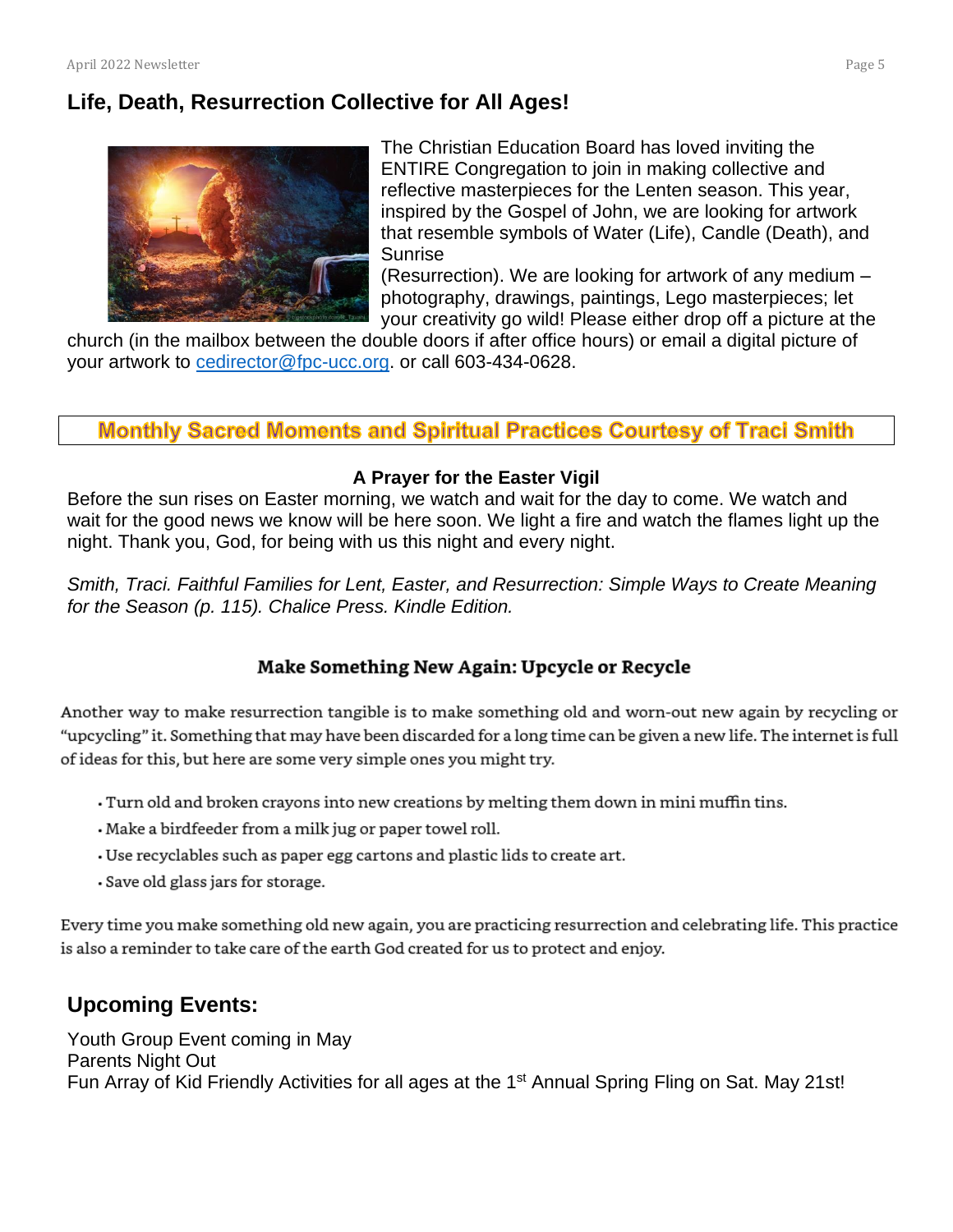# **Board of Christian Outreach and Missions**

Bear one another's burdens, and in this way, you will fulfill the law of Christ. Galatians 6:2

**MISSIONS MARCH DONATIONS**: Thank you for continuing to support our monthly donations.

Community Caregivers \$100 Derry Friendship Center \$100 Family Promise \$100 First Baptist Food Pantry \$100 Our Church's Wider Mission \$350 Pastoral Counseling Services \$100 Pinkerton Homeless Program \$100 Pastor's Discretionary Fund \$100 Sonshine Soup Kitchen \$100 Upper Room \$100 Zimbabwe-Dangamvura Partner Church \$200

#### **THE CHRISTMAS FUND OFFERING**

We greatly appreciate all of you who donated to this worthy cause. First Parish Church collected \$580 for the offering. These funds bring relief and hope to those who have dedicated their lives to serving the United Church of Christ.

#### **ONE GREAT HOUR OF SHARING**

Although the OGHS banks were blessed on March  $27<sup>th</sup>$ , your contributions will be collected through Easter Sunday. Your gifts enable our church to make a difference in lives around the world by responding to disasters and supporting sustainable farming education and health initiatives.

#### **THE UPPER ROOM**

The Upper Room is a non-profit family resource center located on Tsienneto Road in Derry. It is a go to place for individual and family support, education and resources for parents, teens and young adults. It also houses a Food Pantry open on Mondays. Its director Brenda Guggisberg was a zoom guest speaker at our March meeting. We discussed ways in which FPC could become more involved with the Upper Room's programs.

Respectfully submitted by BOCOM members: Nancy Murdock-Chair, Melanie Pawl, Heather Paradzick, Shirley and Kevin Foster, Carol Guerrin, Sue Brown-Treasurer designee, Karen Wilson-nonvoting former member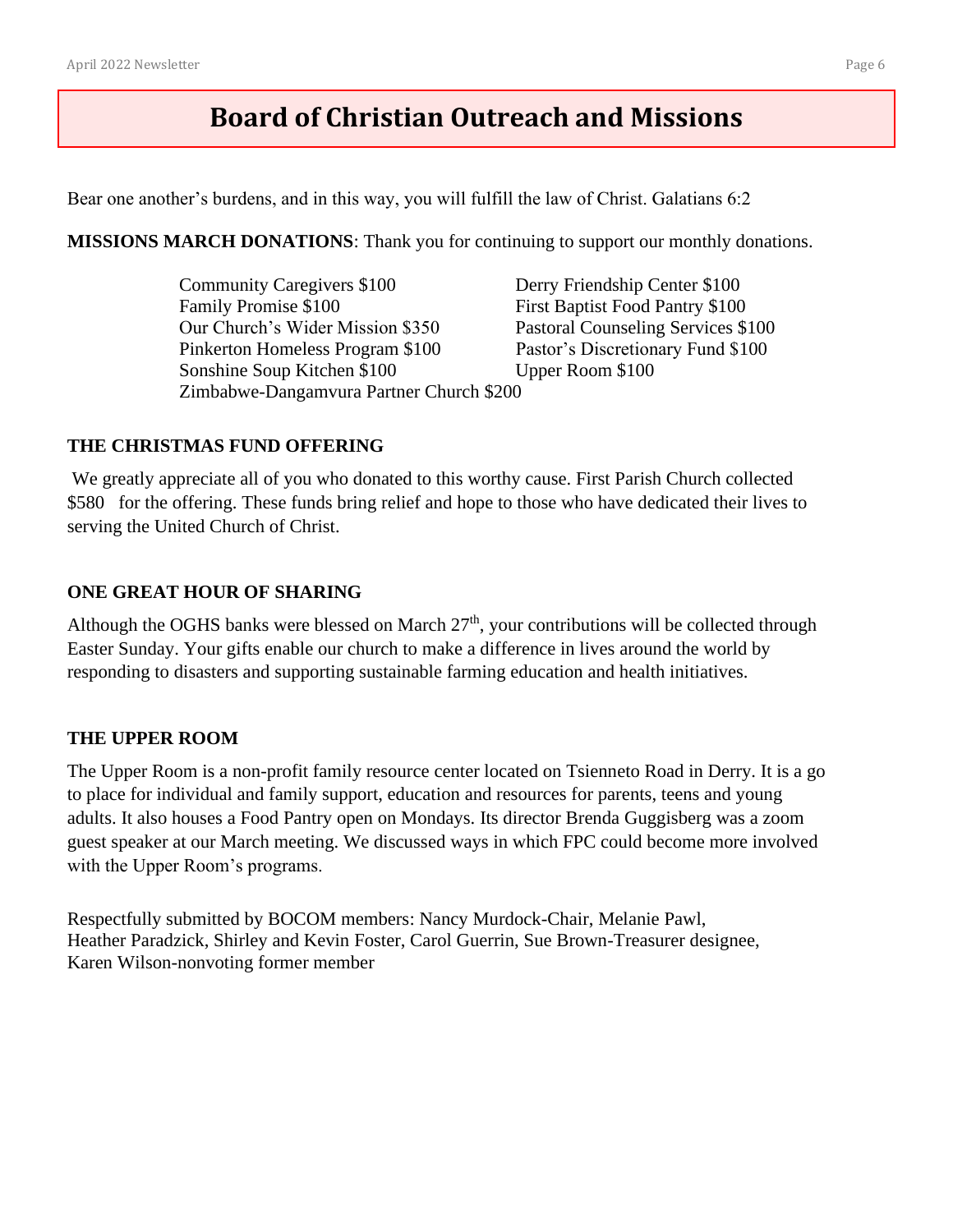## **Board of Deacons**

The Deacons have been busy this Lenten season assisting with the Tuesday evening "Wonder Worship" services that will continue through April 5. It has been so nice to have Joan Virga join us as our musician. We are looking forward to Palm Sunday (April 10) when we will be waving our palm branches and making joyous noise (bring your noisemakers) as we will be walking in a procession through our church building heading into Currier Hall. If you cannot be there in person and would like a palm branch, the church will be providing palm branches the day before on Saturday morning, from 9:30 to 12 Noon. We hope you can join us in person or online on April 14 for Maundy Thursday. Communion will be offered. On Easter, April 17 we'll start off the day (in person only) with our early morning sunrise service beginning at 5:45 AM at Broadview Farm Conservation Area on Young Rd., with gratitude to the Boy Scouts for the bon fire. We will celebrate our traditional 10:00 AM Easter service at the church where you can join us in person or online.

Would you like to lead worship during one of the Sundays while Pastor Deborah is away? Separately in this newsletter see the announcement of a tutorial led by Pastor Deborah on how to lead a worship service on April 24, right after church. Also, if you are interested in being a lay reader, please contact Joanne Worthen or any of the Deacons.

Lastly, we would be remiss if we didn't mention that we are still in need of two additional Deacons to complete our Board. We are not only short staffed, but several Deacons have added Tech duties to their responsibilities. No experience is necessary. Please prayerfully consider joining our Board.

Your Deacons:

Sue Brown, Rachel Cobban, Reni Harnden, Jack Martin, Brian Williams, and Joanne Worthen

## **Worship Design 101 – April 24**

Learning how to organize and lead worship is simple and fun! There are times when Pastor Deborah is away on vacation or Study Leave. What if we had teams of members of the congregation who organize and lead the worship service? How hard can it be?

If you have never thought about it, it may seem difficult. And when you stop and think about it, take it apart like a Lego castle, it is simply pieces. Pieces that are organized a certain way.

On April 24<sup>th</sup>, directly after the worship service, Pastor Deborah is going to show us the pieces, step by step. Even if you hope that you never have to do it, think about joining this conversation!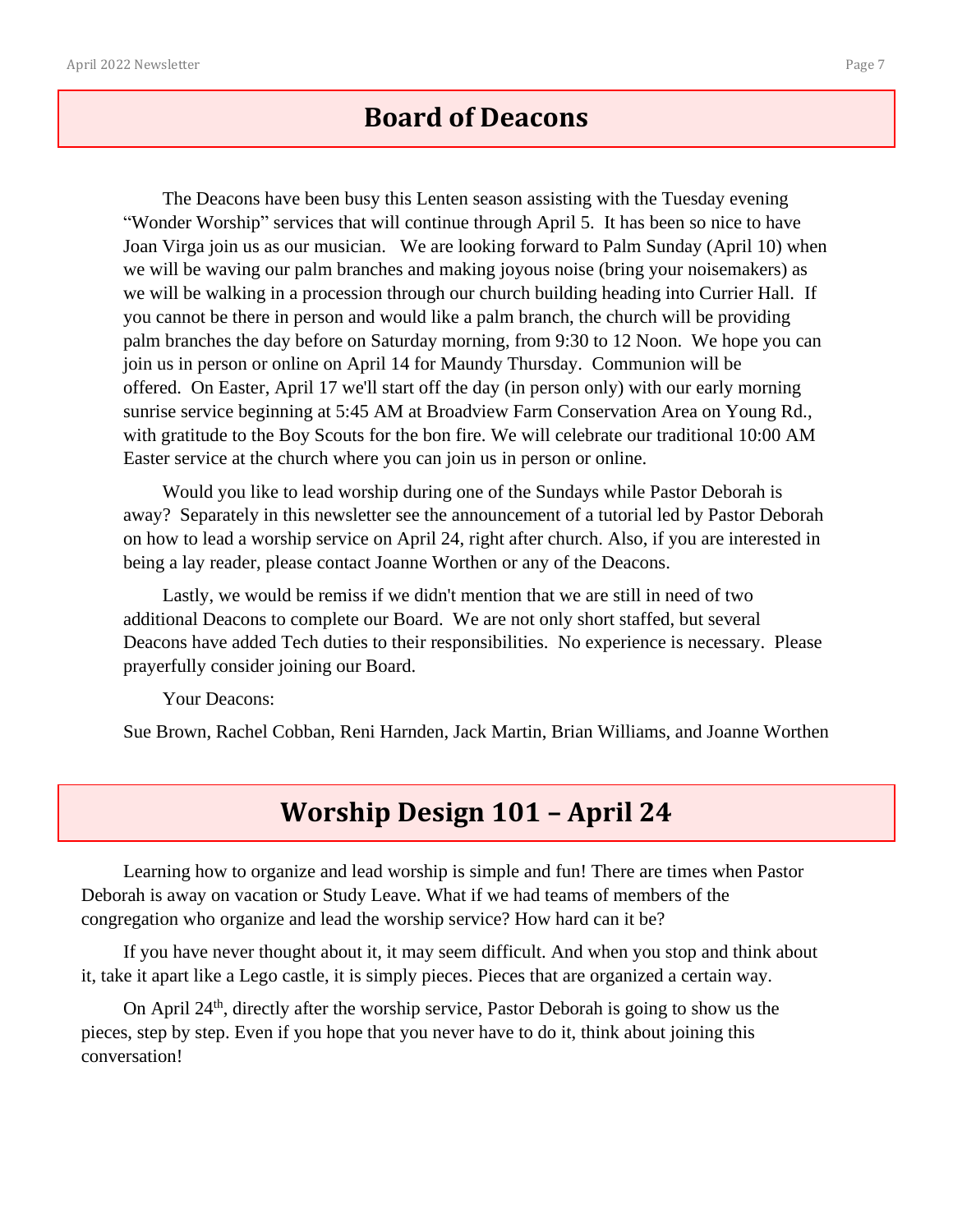## **Music Committee**

The Music Committee received a lot of good news last month. Joan Virga will be our musician on Tuesday evening worship services throughout Lent. Katie Cobban has agreed to join the Music Committee and be our Song Leader when needed during worship. Some other people have or will be playing for us during worship from time to time. They are Kevin Foster, Tom "Woody" Wood, Trina Brand, Kaitlyn Leahy, Deanna Butler and Daemian Allen.

Some other updates, Eileen Cox has contacted the piano tuner that we have used in the past but has received no response thus far. Eileen also has taken care of the choir robes and put them in storage for safekeeping. Streaming + license has been paid for and we can begin using it,

Kaitlyn Leahy suggested we contact Manchester Community Music School, where she works, also Nashua and Concord locations, for the open position(s). Beth Hunter (Personnel) will contact them. Katie will help Pastor Deborah with selection of hymns for worship services. Katie can also help put together online music when we do not have any musicians. We will make sure any songs we select are covered by our license. It was also suggested that we could use pictures from the congregation for these times as well.

The committee is working diligently to bring a diverse music program to the congregation. If you know of someone who might be interested in playing on Sunday morning – either occasionally or ongoing, please contact Beth Hunter or have them enquire at the church office.

Respectfully submitted, Eileen Cox, Melanie Pawl, Deanna Butler, Pastor Deborah, Jean Brodeur, Katie Cobban, Beth Hunter (Personnel), Brian Williams (Deacon Rep)

## **1st Spring Fling- May 21**

Imagine all the festivities of the Sugar Plum and more – AND it's Spring! The fund-raising committee is putting together a **fun**, **multi-event** day. How can you participate? Reserve a space for your own treasures at the Yard Sale on the front lawn with for all your still good goodies. There'll be a Spring version of the 'famous' Cookie Walk! There will be a basket raffle! There will be food sold! Maybe even some vendors! And there will be fun, fun, and more fun! Do you have ideas, as we are still in the planning stages? Let us know! And start planning how you can participate that day!

Additional information will become available as ideas are formulated.

If you would like to be involved in this event, please reach out to a member of the Fund Raising Committee – Cathy Zylinski, Carol Guerrin, Julie Greenfield, Stephanie Crowley, Beth Hunter, Pastor Deborah or Cathy Pottle.

Volunteer form [is available online](https://fpc-ucc.org/Wordpress/wp-content/uploads/2022/03/Spring-Fling-signup-2022.pdf) or in the lobby.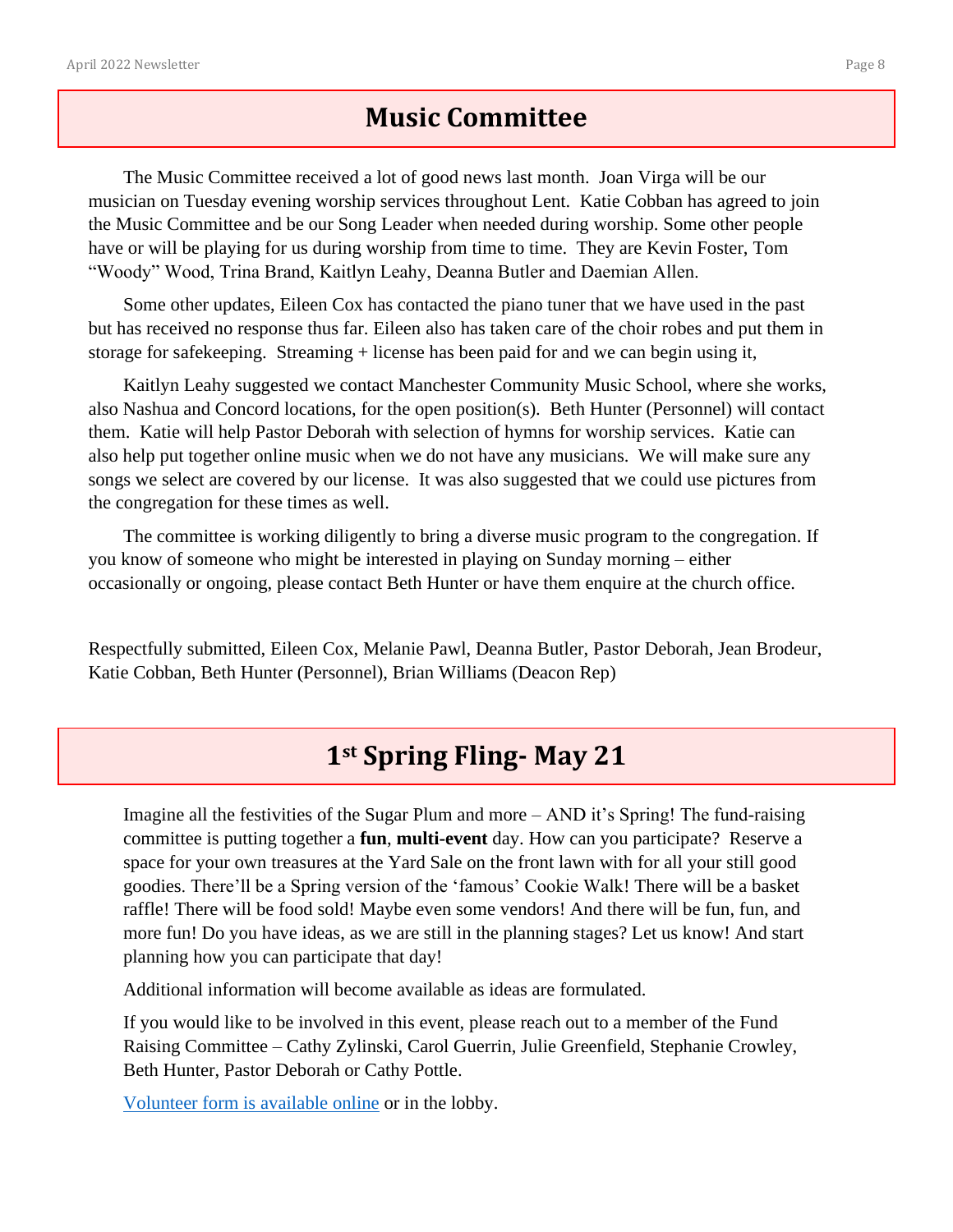## **Back to the Sanctuary Update**

By now you should have received the letter from this committee, the pledge card and a wonderful brochure designed by Paul Lindemann which gives one an idea of the specific work yet to be done to return to the Sanctuary. We decided to roll out the plan over a two-year process so that some of you can plan accordingly. It is indeed exciting to think we are moving toward the final steps with your generosity and the work of all the teams combined. We hope to raise money in other ways with events throughout the year.

**Note for returning Pledge Cards** ~ We did realize that, throughout the last two years of this campaign the instructions lacked who to send the pledge cards in to. How did that get through all this time? Regardless, the returns should be addressed to Pat Crowell who keeps a running tabulation. The amounts are never shared and the names can be anonymous. You are welcome to place your pledge card envelope in the offering box on Sunday or mail to:

First Parish Church PO BOX 114 East Derry, NH 03041 Attn: Financial Secretary / Pat Crowell

*\*If, by chance, you do not write Pat's name, know that Michelle Guerrin opens the mail but places in the safe for the Financial Secretary. Michelle keeps all information/records anonymous as well.*

We cannot thank enough those who have supported this project. We pray we can finish this huge endeavor soon and will celebrate heartily when we return to our sacred space.

Submitted by Cyndi Gray

## **Fundraising Footrace — Saturday June 25th**

The Friends together with Dave Breeden's [New England Timing](https://www.ne-timing.com/) company are running a competitive race and fun run to raise money for Meetinghouse preservation. If you'd like to help recruit sponsors or assist on race day, please let any of us know.

Thanks! Nancy Heywood, Beth Hunter, Bill Mann, Paul Lindemann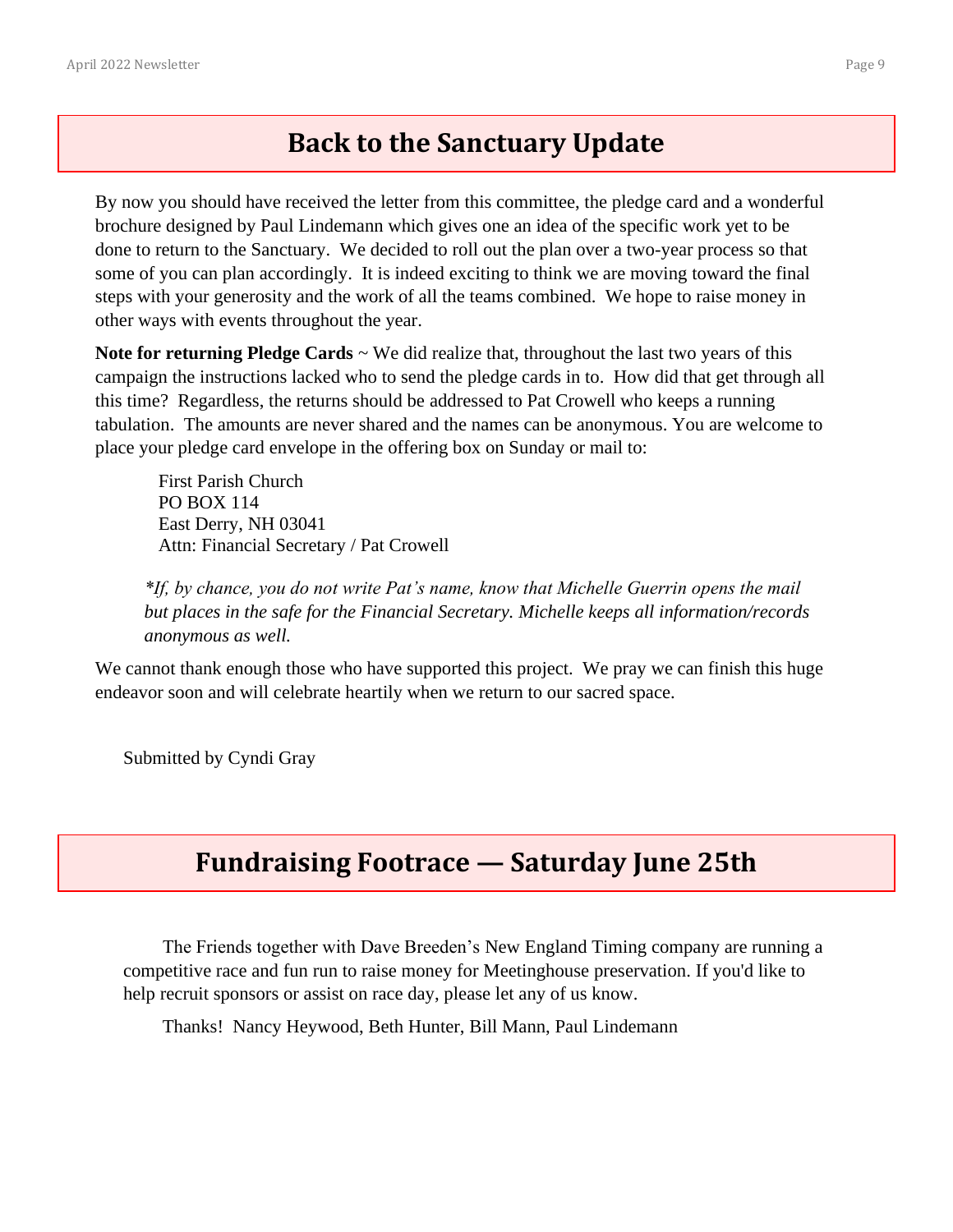# **In Our Community**

# **DERRY COMMUNITY MEALS**

Due to COVID19 and social distancing restrictions, Derry Community Meals will provide **FREE BAG MEALS TO GO!**

# **April 2022**



**APRIL**

**4/10/22** (Sun)**-Church of the Transfigurati[on \(DE](https://creativecommons.org/licenses/by-sa/3.0/)CO[FT\)/E](https://creativecommons.org/licenses/by-sa/3.0/)lijah's Table (EHS)-** Dinner 2-2:30 PM **4/16/22** (Sat) - **St. Luke's Church**- Lunch 12:00 -12:30 PM drive around to back door **4/24/22** (Sun) - **St. Jude's Parish**- Lunch- 1:30- 2:30 PM **4/29/22** (Fri) - **First Parish Church-** 5:00 - 6:00 PM drive up to side door **Sonshine Soup Kitchen** –**Every Week** serving drive by TO GO MEALS ON **MONDAYS, TUESDAYS, WEDNESDAYS, AND THURSDAYS** 4:30 PM -5:00 PM

#### **FACILITIES**

■Episcopal Church of the Transfiguration ("DECOFT"), 1 Hood Road, Derry (603-432 2120) ◼**Etz Hayim Synagogue ("EHS"), 1-1.2 Hood Road, Derry (603-432-0004)**  ◼**First Parish Congregational Church, 47 East Derry Road, East Derry (603-434-0628)** ■St. Jude Parish Community, 435 Mammoth Road, Londonderry (603-432-3333).

■ St. Luke's United Methodist Church, 63 East Broadway, Derry (603-434-4767)

■ Sonshine Soup Kitchen, 6 Crystal Ave., Derry (603-437-2833)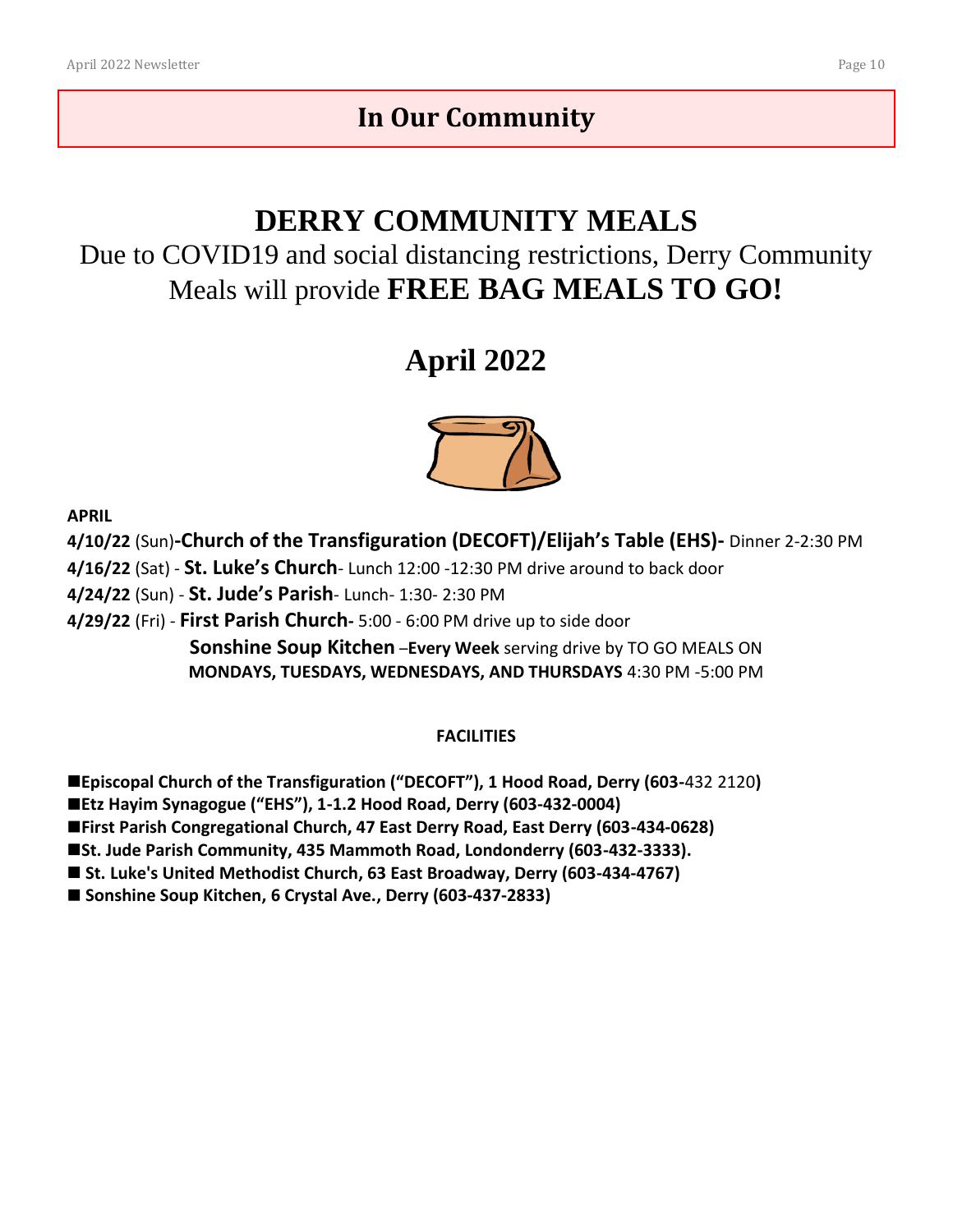# **April Worship Services and Events**

Participate In-Person or with Zoom (see the preservice church eBlast for meeting details) or live on our Facebook page [\(facebook.com/fpcucc\)](https://www.facebook.com/fpcucc).

> **Worship Services** using the Narrative Lectionary

Upcoming Worship Services: (subject to change)



April  $3^{rd}$ : 10:00 In Person Worship and Zoom/ Facebook~ Communion

Photo Credit: Paul Lindemann

April  $10^{th}$ : 10:00 In Person Worship and Zoom/Facebook

April 17<sup>th</sup>: 10:00 In Person Worship and Zoom/Facebook

April 24<sup>th</sup>: 10:00 In Person Worship and Zoom/Facebook

**Saturday Sessions** during Lent: April 2, 9 ~ 9:30-11:30.

**Lenten Tuesday** evenings ~ April 5 - Worshipful Bible Wonder 6:45 All are welcome. April 5 and 12 - Labyrinth Lenten walk at 6:00-6:30pm. Please contact the office for the Zoom invite.

**Maundy Thursday**  $\sim$  April 14<sup>th</sup> at 7:00pm

**Easter Service ~** April  $17<sup>th</sup>$  ~ Sunrise / 5:45am (Broadview Farms) and 10:00am

Worship Service 101 April 24<sup>th</sup> – after Worship Service

**Spaghetti Supper: To-Go Friday** April 29th at 5:00-6:00pm

**Spring Fling Fundraiser:** May  $21<sup>st</sup>$  – see page 8 for more information

**UCC Rockingham Association**- Spring 2022 Meeting Sun May 22nd 1:45pm – Zoom

**Fundraising Footrace:** June 25<sup>th</sup> - Details to follow

**Star Gathering Weekend UCC Family Conference**: Sept. 2 or 3-5, 2022.

**Office Hours:** COVID has caused many changes, with working remotely, online meetings and hours shifting to accommodate new schedules. Though someone is typically here daily during the week, we ask that you continue to make an appointment if you are coming to the office. We don't want to miss seeing you!